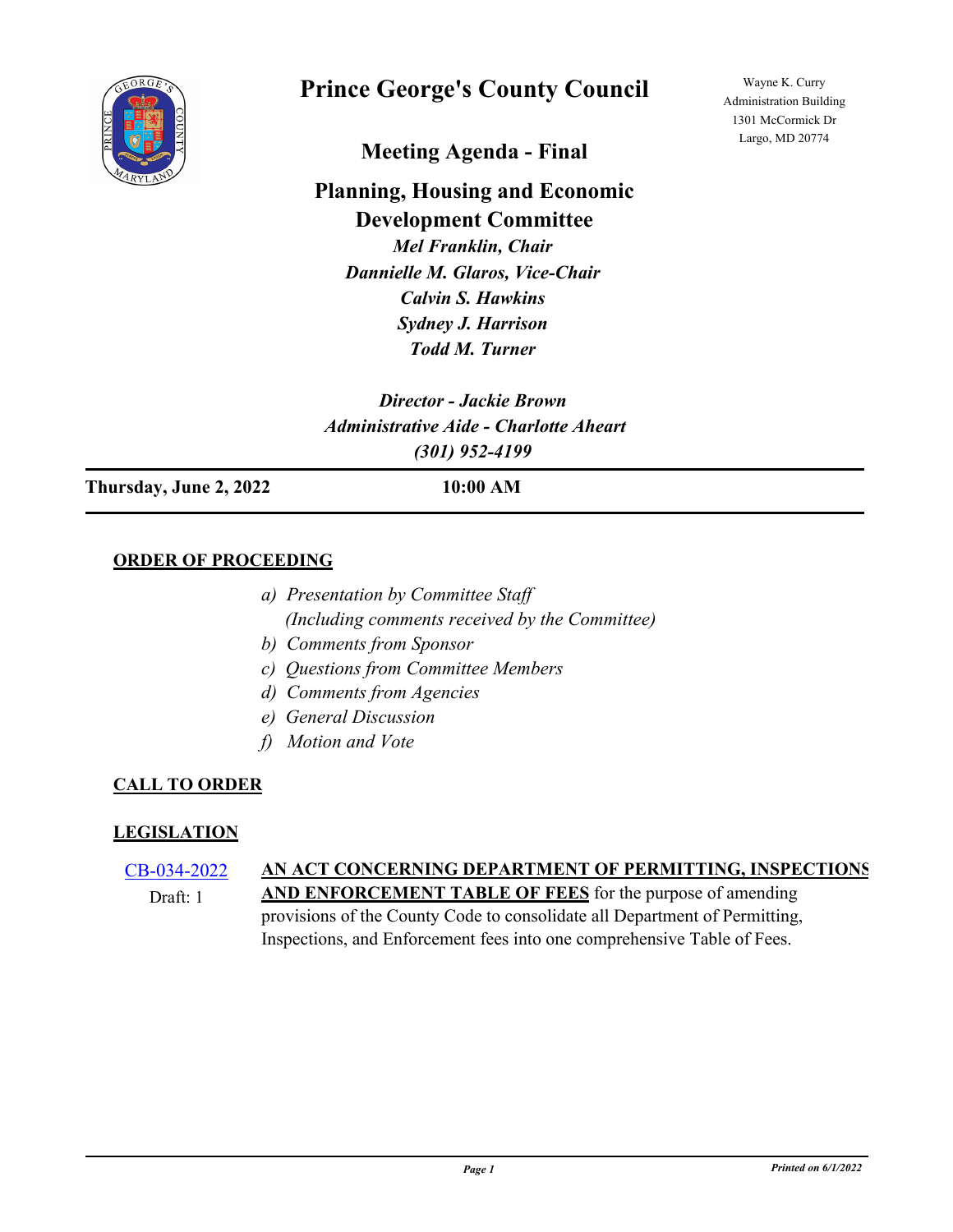| <i>Attachment(s)</i> : B2022034 |                                             |
|---------------------------------|---------------------------------------------|
|                                 | CB-034-2022 Attachment A                    |
|                                 | CB-034-2022 Attachment B                    |
|                                 | CB-034-2022 AIS                             |
|                                 | CB-034-2022 Transmittal                     |
|                                 | CB-034-2022 PAFI DPIE Table of Fees - Final |
|                                 | <b>OOL Comments CB-34-2022</b>              |

# *Legislative History:*

presented and referred to the Planning, Housing and Economic Development Committee

#### [CB-035-2022](http://princegeorgescountymd.legistar.com/gateway.aspx?m=l&id=/matter.aspx?key=14702) **AN ACT CONCERNING SHORT-TERM RENTAL, SINGLE-FAMILY RENTAL AND MULTI-FAMILY RENTAL LICENSE FEES** for the purpose of Draft: 1

enacting new fees for second reviews and re-inspections of Short-Term Rental Licenses, Single-Family and Multi-family Rental Licenses, and expired Multi-family Rental Licenses. Specifically, this Bill creates new fees for the following licensing activity: (1) \$100.00 fee for reinspection of Short-Term and Single-Family Rental License applications; (2) \$100.00 fee for the second review of the Short-Term Rental License, Single-Family, and Multi-family Rental License application; and (3) \$500.00 fee for the renewal of expired Multi-family Rental Licenses.

| Attachment(s): <b>B2022035</b> |                                                         |
|--------------------------------|---------------------------------------------------------|
|                                | CB-035-2022 Attachment                                  |
|                                | CB-035-2022 AIS                                         |
|                                | CB-035-2022 Transmittal                                 |
|                                | <b>OOL Comments CB-35-2022</b>                          |
|                                | CB-035-2022 CR-061-2022 PAFI Short Term Others Rental I |

# *Legislative History:*

| 5/17/22 | County Council | presented and referred to the  |
|---------|----------------|--------------------------------|
|         |                | Planning, Housing and Economic |
|         |                | Development Committee          |

## [CB-036-2022](http://princegeorgescountymd.legistar.com/gateway.aspx?m=l&id=/matter.aspx?key=14704) **AN ACT CONCERNING BUSINESS LICENSE RENEWAL LATE FEE** for the Draft: 1 purpose of adopting a new late fee of  $$100$  to renew an expired business license.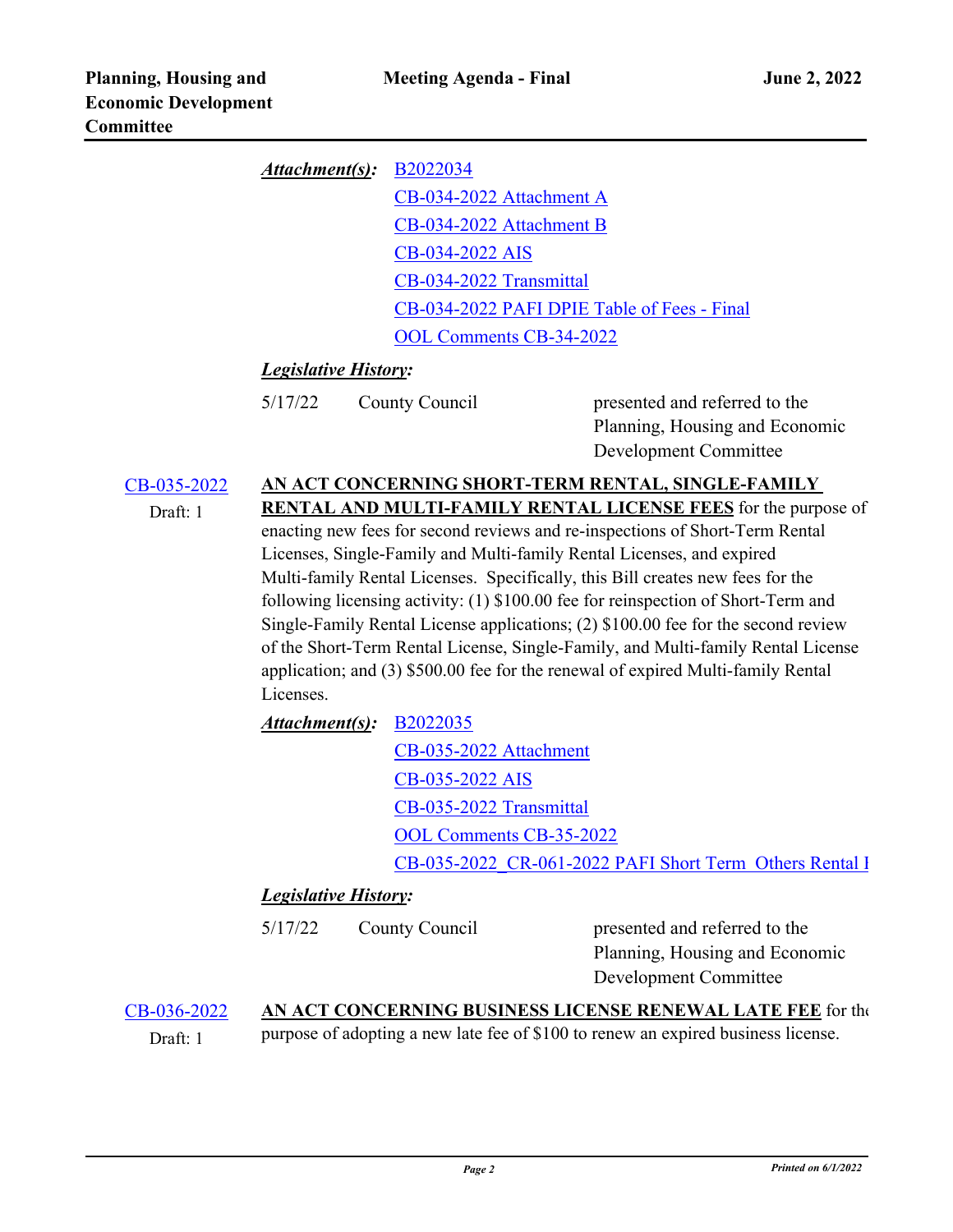| Attentionment(s): B2022036 |                                                       |
|----------------------------|-------------------------------------------------------|
|                            | CB-036-2022 Attachment A                              |
|                            | CB-036-2022 Attachment B                              |
|                            | CB-036-2022 Transmittal                               |
|                            | CB-036-2022 AIS                                       |
|                            | CB-036-2022 CR-062-2022 PAFI Renewal Late Fee - Final |
|                            | <b>OOL Comments CB-36-2022</b>                        |

## *Legislative History:*

presented and referred to the Planning, Housing and Economic Development Committee

## [CR-061-2022](http://princegeorgescountymd.legistar.com/gateway.aspx?m=l&id=/matter.aspx?key=14701) **A RESOLUTION CONCERNING DEPARTMENT OF PERMITTING,**

Draft: 1

**INSPECTIONS AND ENFORCEMENT** for the purpose of adopting new fees for second reviews and re-inspections of Short-Term Rental Licenses, Single-Family and Multifamily Rental Licenses, and expired Multifamily Rental Licenses. Specifically, this Resolution creates new fees for the following licensing activity: (1) \$100.00 fee for re-inspection of Short-Term and Single-Family Rental License applications; (2) \$100.00 fee for the second review of the Short-Term Rental License, Single-Family, and Multifamily Rental License applications; and (3) \$500.00 fee for the renewal of expired Multifamily Rental Licenses, with such increase to be approved by the County Council after notice and public hearing.

*Sponsor(s):* Hawkins, Harrison, Streeter, Medlock and Franklin

[R2022061](http://princegeorgescountymd.legistar.com/gateway.aspx?M=F&ID=04973422-87d2-4101-9f26-d2b391b78878.docx) [CR-061-2022 Attachment A](http://princegeorgescountymd.legistar.com/gateway.aspx?M=F&ID=6bab5387-0f0b-410a-8ae7-165486751be3.pdf) [CR-061-2022 Attachment B](http://princegeorgescountymd.legistar.com/gateway.aspx?M=F&ID=517b088c-8a18-4240-8a4c-b5b0148f8e09.xlsx) [CR-061-2022 AIS](http://princegeorgescountymd.legistar.com/gateway.aspx?M=F&ID=bd131181-9480-4979-b101-f70617032040.pdf) [CR-061-2022 Transmittal](http://princegeorgescountymd.legistar.com/gateway.aspx?M=F&ID=433e868a-22a2-4847-8b9d-c8f2b7970009.pdf) [OOL Comments CR-61-2022](http://princegeorgescountymd.legistar.com/gateway.aspx?M=F&ID=840cf27c-d91c-487b-91f2-73e67ee19988.pdf) *Attachment(s):*

## *Legislative History:*

5/17/22 County Council

introduced and referred to the Planning, Housing and Economic Development Committee

[CR-062-2022](http://princegeorgescountymd.legistar.com/gateway.aspx?m=l&id=/matter.aspx?key=14703) **A RESOLUTION CONCERNING BUSINESS LICENSE RENEWAL LATE** 

Draft: 1

**FEE** for the purpose of adopting a new late fee of \$100 to renew each expired business license.

*Sponsor(s):* Hawkins, Harrison and Medlock